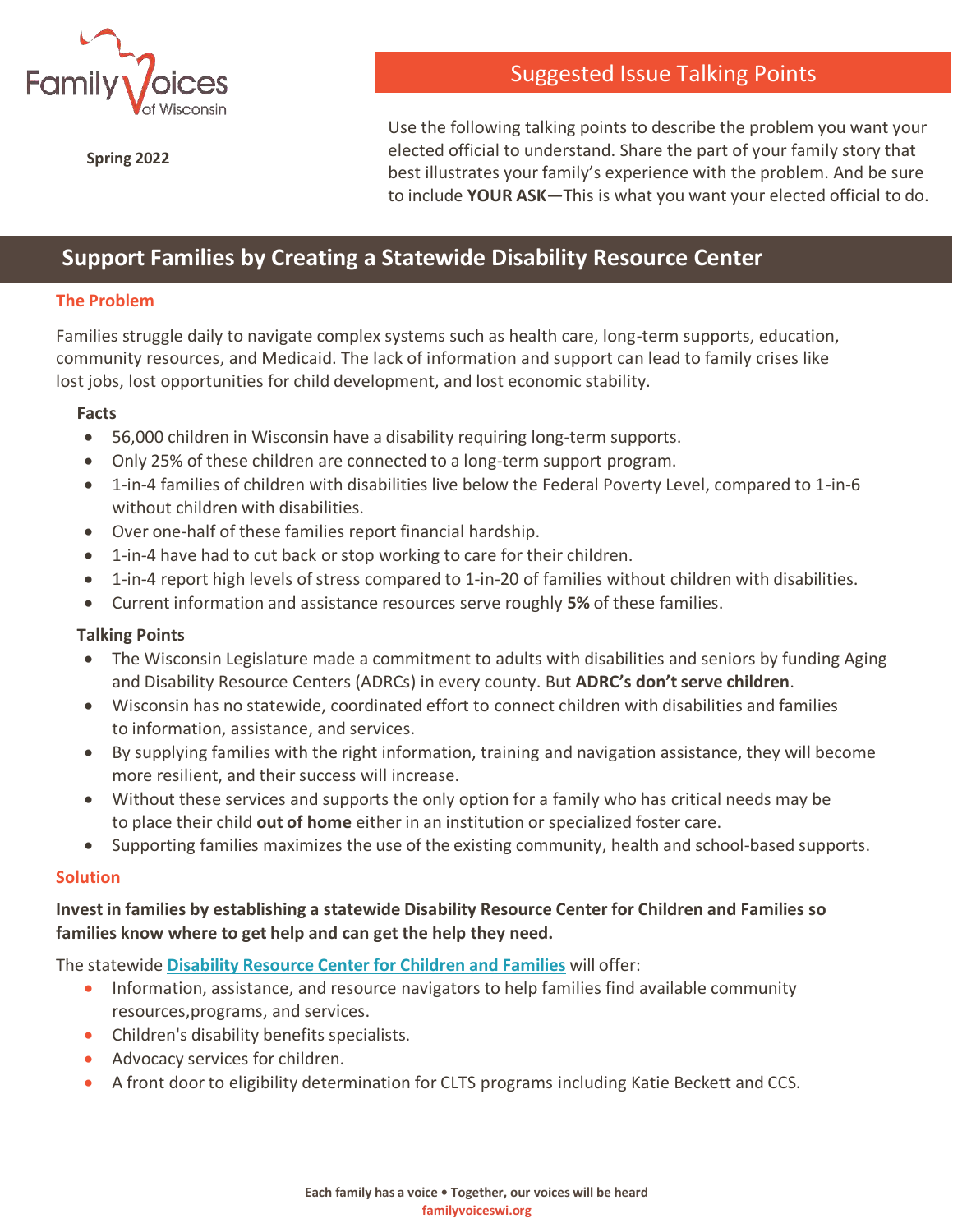### **Problem**

Wisconsin has under-funded special education for years and the pandemic has added to these challenges. Wisconsin only reimburses local costs up to 28% for special education, despite the last state budget that included the first increase for special education in over a decade.

## **Facts**

- Over 120,000 students (14%) have disabilities.
- Students with disabilities lag significantly behind their peers in academics. Their proficiency rate onstandardized tests is three times less than their peers without disabilities.
- The rate of suspension for students with disabilities is 1-in-4 each year, whereas this rate is about 1-in-16 forstudents without disabilities.

## **Talking Points**

- Investing in students with disabilities improves their future success in the community and workforce.
- Youth with disabilities, who leave school unprepared for adult life, are more likely to live in povertyand rely on public benefits.
- The portion of special education funding that is not covered by federal or state budgets must comefrom local tax dollars, which puts great pressure on communities.
- Over the past decade, special education costs have increased by an estimated 18.3%.

## **Solution**

**Ask your legislator to increase special education funding to cover 40% of costs, to provide the quality education thatstudents with disabilities need.**

# **Support Children's Mental Health**

### **Problem**

Wisconsin falls far short of recommended school staffing for services like school counselors, psychologists, social workers, and nurses who help students with mental health needs. Students with emotional and/or behavioral disabilities have the highest suspension rate and the second-lowest graduation rate of any disability group, which could be improved by increased access to school-based mental health services.

### **Facts**

- Almost 60% of students in 9<sup>th</sup>-12<sup>th</sup> grades experienced depression, anxiety, self-harm or suicidal thoughts in 2019. The pandemic has increased these numbers.
- 15% of children ages 12–17 have had an episode of major depression in the last year.
- Students dealing with mental-health issues miss more days of school than their peers.

### **Talking Points**

• Tell your legislator that increased access to school-based social workers, counselors, psychologists,and nurses would help children and their schools.

### **Solution**

**Ask your legislator to support an increase in funding for education staffing to pay for additionalschool counselors, psychologists, nurses, and social workers.**